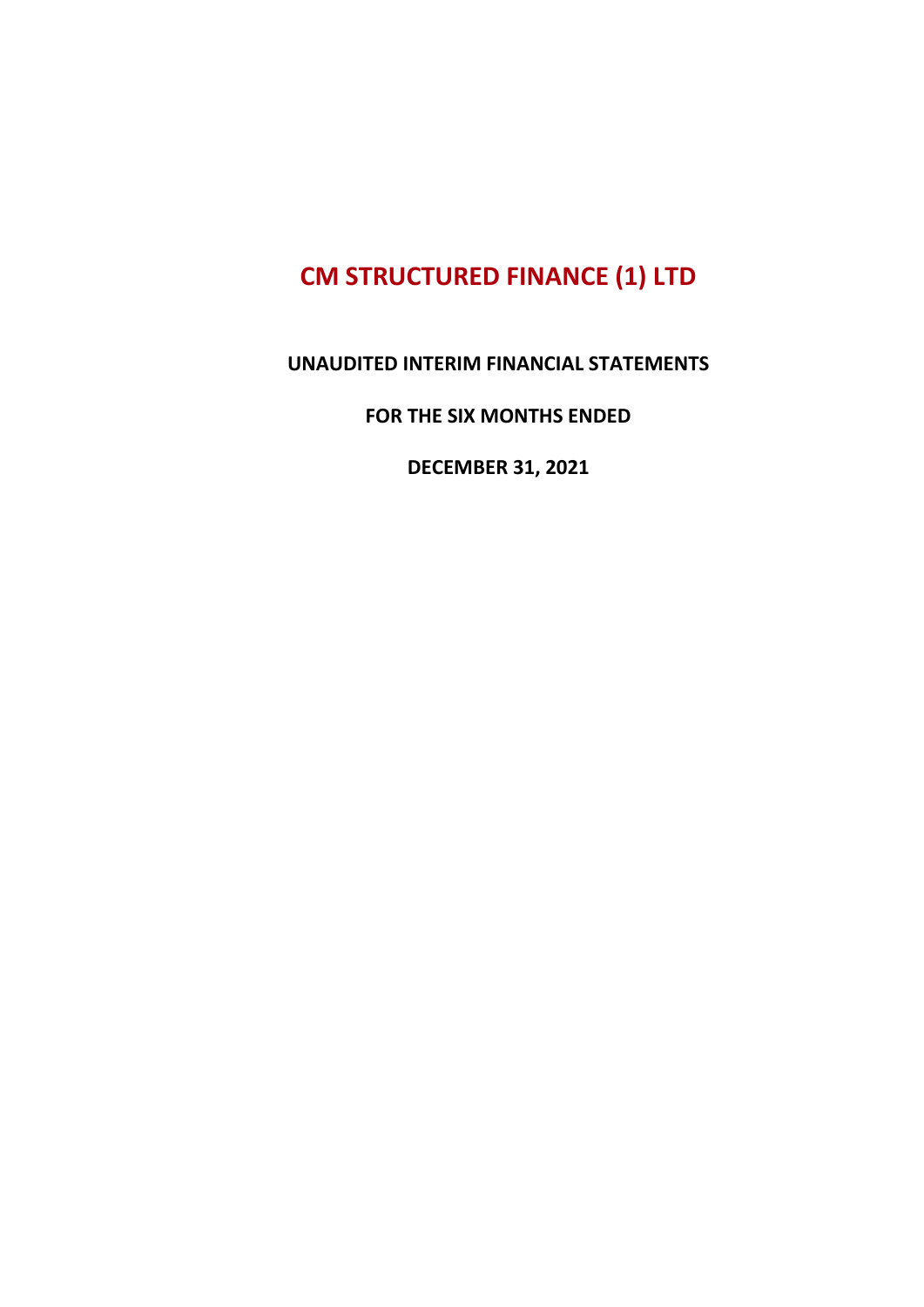#### **CM STRUCTURED FINANCE (1) LTD CONDENSED STATEMENT OF FINANCIAL POSITION AS AT DECEMBER 31, 2021**

|                                     | Dec 31, 2021 | Jun 30, 2021 |
|-------------------------------------|--------------|--------------|
|                                     | <b>USD</b>   | <b>USD</b>   |
| <b>ASSETS</b>                       |              |              |
| <b>Current Assets</b>               |              |              |
| Financial Assets at amortised cost  | 2,004,000    | 2,003,800    |
| Other Receivables and Prepayments   | 2,202        | 12,063       |
| Cash and Cash equivalents           | 145,883      | 314,969      |
| <b>Current Tax Assets</b>           |              | 1,260        |
|                                     | 2,152,085    | 2,332,092    |
|                                     |              |              |
| <b>Total Assets</b>                 | 2,152,085    | 2,332,092    |
| <b>EQUITY AND LIABILITIES</b>       |              |              |
| <b>Capital &amp; Reserves</b>       |              |              |
| <b>Share Capital</b>                | 2,000,291    | 2,000,291    |
| Revenue Deficit                     | (1,976,976)  | (2,000,252)  |
| <b>Total Equity</b>                 | 23,315       | 39           |
| <b>Current Liabilities</b>          |              |              |
| <b>Other Payables</b>               | 126,837      | 332,053      |
| <b>Current Tax Liabilities</b>      | 1,933        |              |
|                                     | 128,770      | 332,053      |
| <b>Non Current Liability</b>        |              |              |
| <b>Other Financial liabilities</b>  | 2,000,000    | 2,000,000    |
|                                     |              |              |
| <b>Total Liabilities</b>            | 2,128,770    | 2,332,053    |
| <b>Total Equity and Liabilities</b> | 2,152,085    | 2,332,092    |
|                                     |              |              |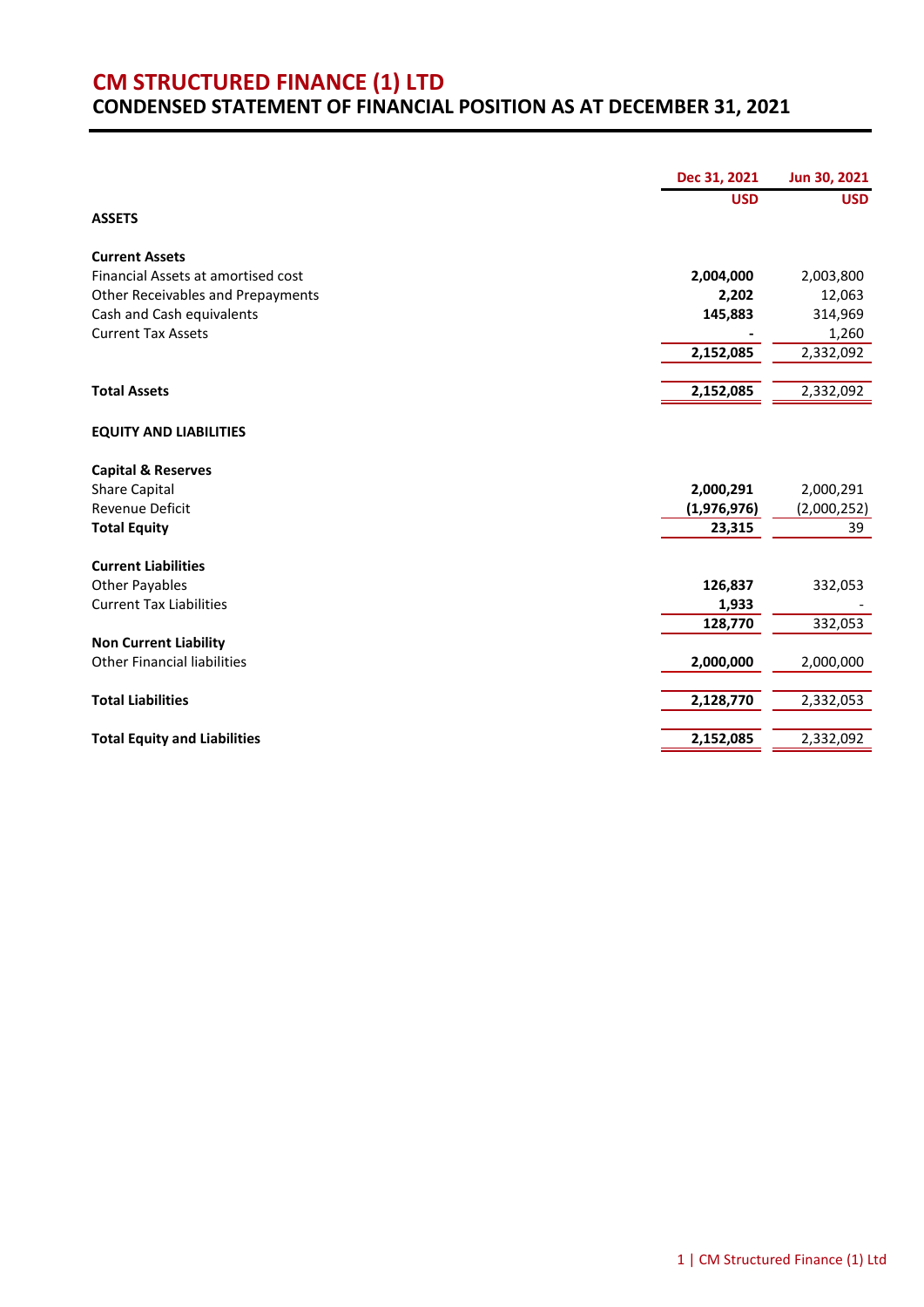### **CONDENSED STATEMENT OF PROFIT OR LOSS AND OTHER COMPREHENSIVE INCOME FOR THE SIX MONTHS ENDED DECEMBER 31, 2021**

|                                   | 3 Months to<br>Dec 31, 2021 | <b>3 Months to</b><br>Dec 31, 2020 | <b>6 Months to</b><br>Dec 31, 2021 | <b>6 Months to</b><br>Dec 31, 2020 |
|-----------------------------------|-----------------------------|------------------------------------|------------------------------------|------------------------------------|
|                                   | <b>USD</b>                  | <b>USD</b>                         | <b>USD</b>                         | <b>USD</b>                         |
| Interest Income                   | 18,400                      | 18,400                             | 36,800                             | 36,800                             |
| <b>Operating Expenses</b>         | (1,941)                     | (877)                              | (3,747)                            | (13, 318)                          |
| <b>Administrative Expenses</b>    | (12, 424)                   | (14, 574)                          | (25, 267)                          | (28, 537)                          |
| Other Income                      | 17,250                      |                                    | 17,250                             |                                    |
| Foreign Exchange Difference       | 74                          | (132)                              | 67                                 | (95)                               |
| Profit/(Loss) before Tax          | 21,359                      | 2,817                              | 25,103                             | (5, 150)                           |
| Income Tax                        | (1,822)                     | (174)                              | (1,827)                            | (2,369)                            |
| Profit/(Loss) after Tax           | 19,537                      | 2,643                              | 23,276                             | (7, 519)                           |
| <b>Total Comprehensive Income</b> | 19,537                      | 2,643                              | 23,276                             | (7, 519)                           |
| Earnings/(Loss) per Share         | USD <sub>7</sub>            | USD <sub>1</sub>                   | USD <sub>8</sub>                   | (USD 3)                            |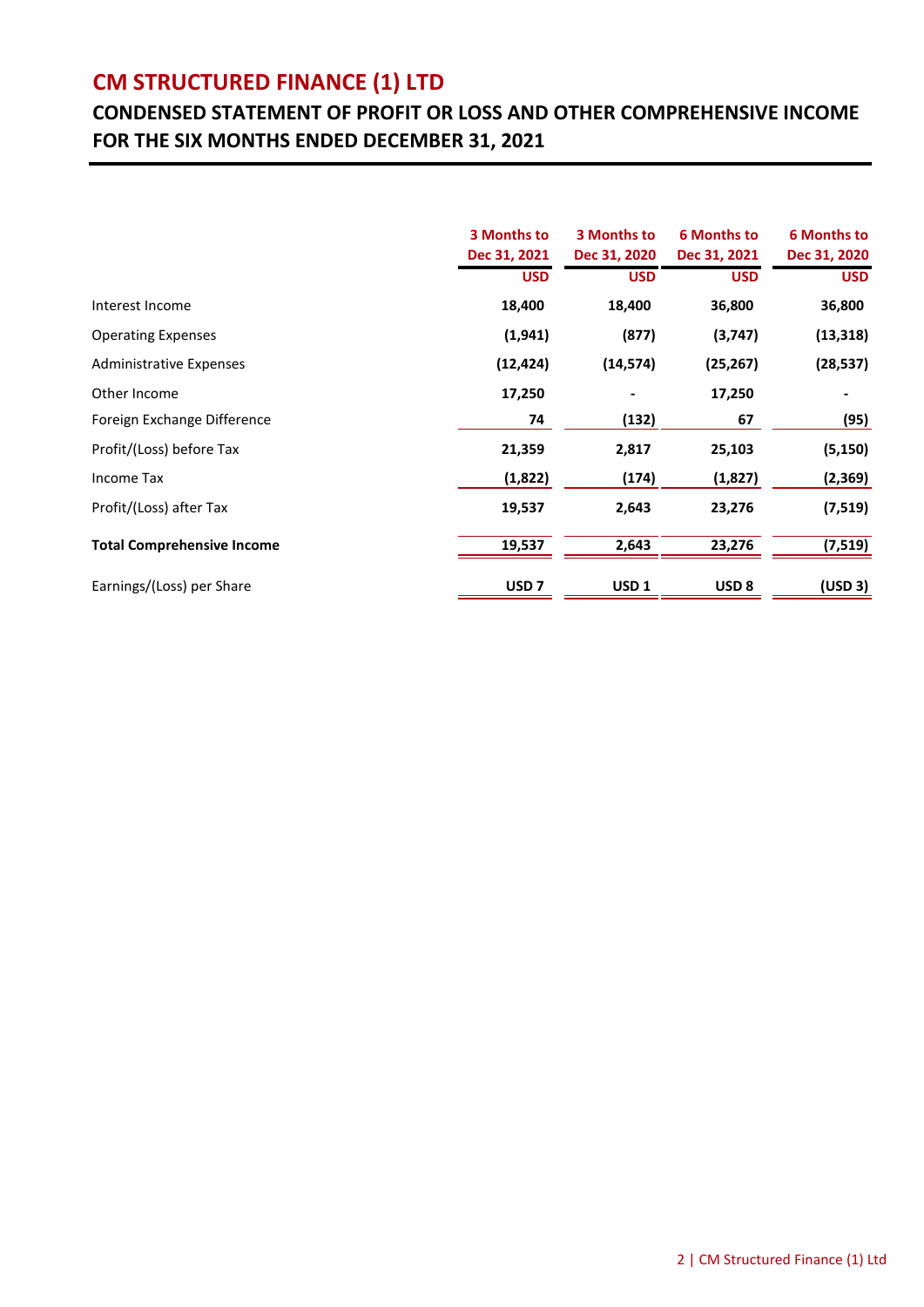### **CONDENSED STATEMENT OF CHANGES IN EQUITY FOR THE SIX MONTHS ENDED DECEMBER 31, 2021**

|                                     | <b>Revenue</b>       |                |              |  |
|-------------------------------------|----------------------|----------------|--------------|--|
|                                     | <b>Share Capital</b> | <b>Deficit</b> | <b>Total</b> |  |
|                                     | <b>USD</b>           | <b>USD</b>     | <b>USD</b>   |  |
| Balance at July 01, 2021            | 2,000,291            | (2,000,252)    | 39           |  |
| Profit for the period               |                      | 23,276         | 23,276       |  |
| <b>Balance at December 31, 2021</b> | 2,000,291            | (1,976,976)    | 23,315       |  |
|                                     |                      |                |              |  |
| Balance at July 01, 2020            | 2,000,291            | (1,985,465)    | 14,826       |  |
| Loss for the period                 |                      | (7, 519)       | (7, 519)     |  |
| Balance at December 31, 2020        | 2,000,291            | (1,992,984)    | 7,307        |  |
|                                     |                      |                |              |  |
| Balance at July 01, 2020            | 2,000,291            | (1,985,465)    | 14,826       |  |
| Loss for the year                   |                      | (14, 787)      | (14, 787)    |  |
| Balance at June 30, 2021            | 2,000,291            | (2,000,252)    | 39           |  |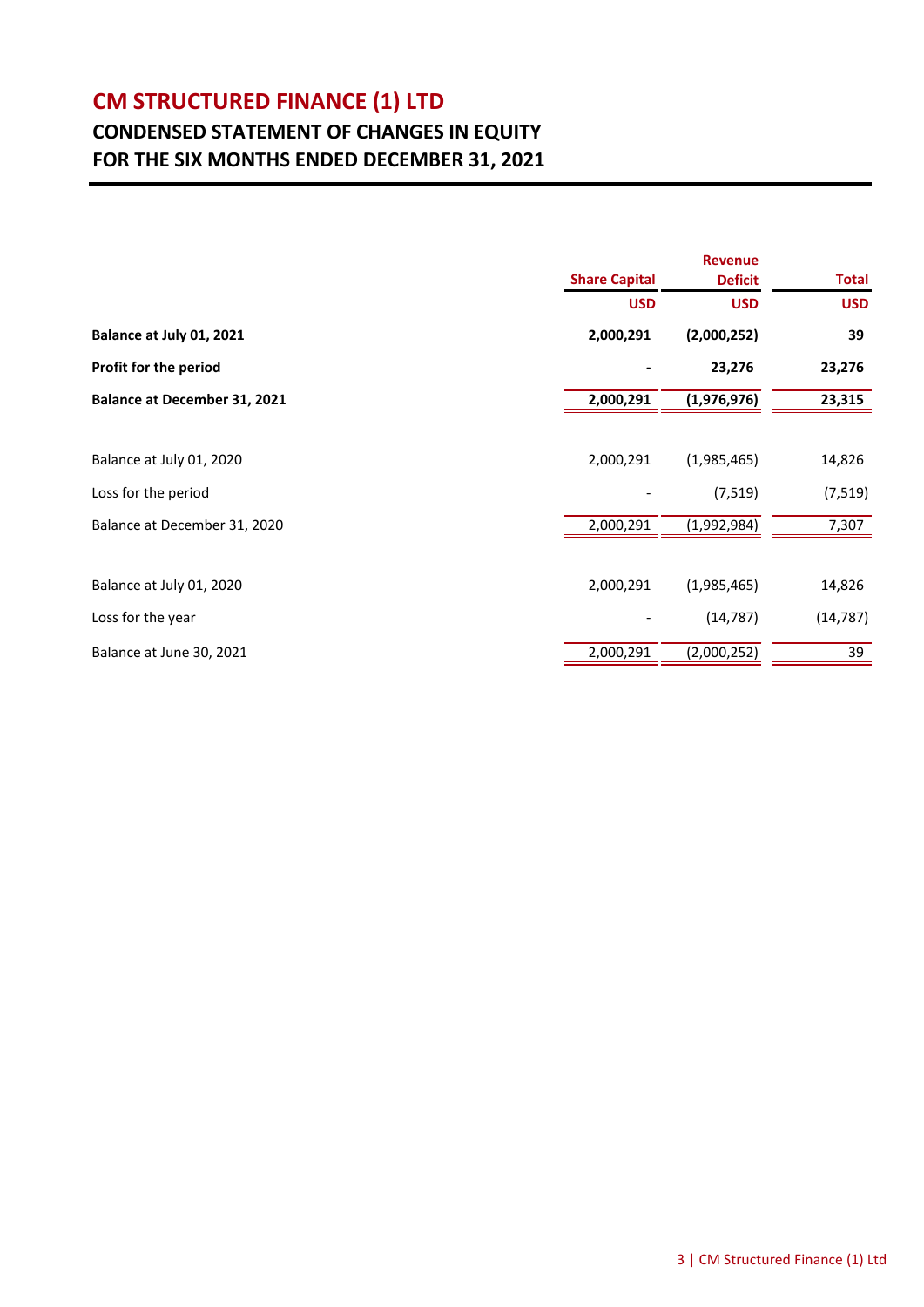### **CONDENSED STATEMENT OF CASH FLOWS FOR THE SIX MONTHS ENDED DECEMBER 31, 2021**

|                                              | <b>6 Months to</b> | <b>6 Months to</b> |
|----------------------------------------------|--------------------|--------------------|
|                                              | Dec 31, 2021       | Dec 31, 2020       |
|                                              | <b>USD</b>         | <b>USD</b>         |
| <b>Cashflow from Operating Activities</b>    |                    |                    |
| Cash used in Operations                      | (207, 119)         | (120,752)          |
| Interest Received                            | 36,600             | 36,600             |
| Tax Refund/(Paid)                            | 1,366              | (12,028)           |
| Net Cash used in Operating Activities        | (169, 153)         | (96, 180)          |
| Net decrease in Cash and Cash Equivalents    | (169, 153)         | (96, 180)          |
| <b>Movement in Cash and Cash Equivalents</b> |                    |                    |
| At the beginning of reporting period         | 314,969            | 450,374            |
| Decrease                                     | (169, 153)         | (96, 180)          |
| Effect of Foreign Exchange Rate Changes      | 67                 | (95)               |
| At the end of reporting period               | 145,883            | 354,099            |